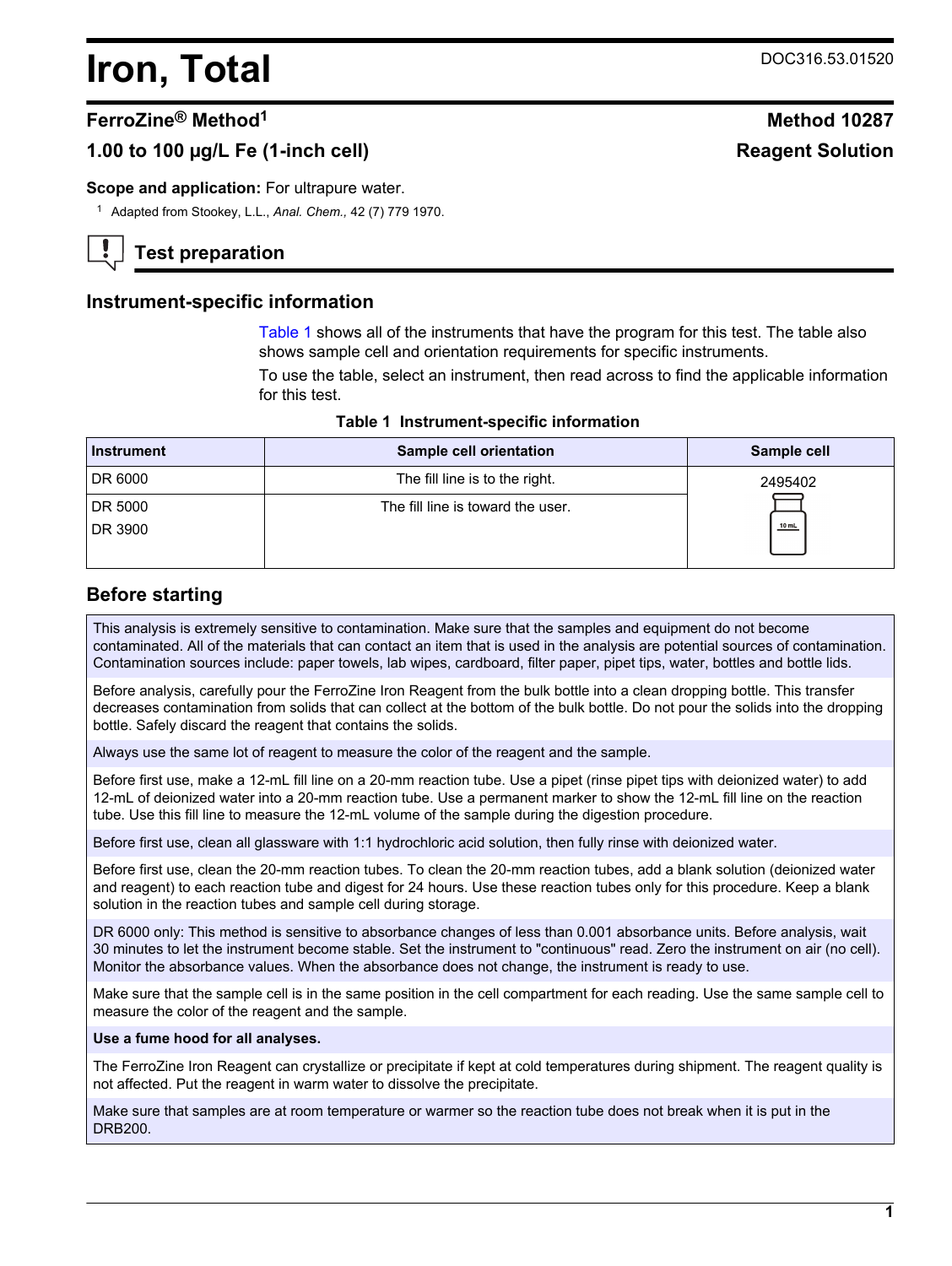Review the Safety Data Sheets (MSDS/SDS) for the chemicals that are used. Use the recommended personal protective equipment.

Dispose of reacted solutions according to local, state and federal regulations. Refer to the Safety Data Sheets for disposal information for unused reagents. Refer to the environmental, health and safety staff for your facility and/or local regulatory agencies for further disposal information.

# **Items to collect**

| <b>Description</b>                                                                                                                   | Quantity  |
|--------------------------------------------------------------------------------------------------------------------------------------|-----------|
| FerroZine Iron Reagent Solution                                                                                                      | $0.24$ ml |
| DRB200 reactor                                                                                                                       | 1         |
| Digestion vials, 20-mm                                                                                                               | 2         |
| Dropping bottle, 59-mL                                                                                                               | 1         |
| Pipet, adjustable volume, 0.2–1.0 mL and 1.0 and 5.0 mL with pipet tips                                                              | varies    |
| Water, deionized                                                                                                                     | varies    |
| Sample cell (For information about sample cells, adapters or light shields, refer to Instrument-<br>specific information on page 1.) |           |

Refer to [Consumables and replacement items](#page-6-0) on page 7 for order information.

# **Digestion procedure**



**1.** Set the DRB200 reactor power to on. Set the temperature to 135 °C.



**2. Prepare the sample:** Pour 12 mL of sample into a 20‑mm reaction tube.



**3.** Use the dropping bottle to add 8 drops of the FerroZine Reagent Solution to the reaction tube.



**4.** Tighten the cap on the reaction tube and invert to mix.



**5.** Insert the reaction tube in the preheated DRB200 reactor. Close the lid.



**6.** Keep the reaction tube in the reactor for 30 minutes.



**7.** When the timer expires, carefully remove the reaction tube from the reactor. Let the temperature of the reaction tube decrease to room temperature.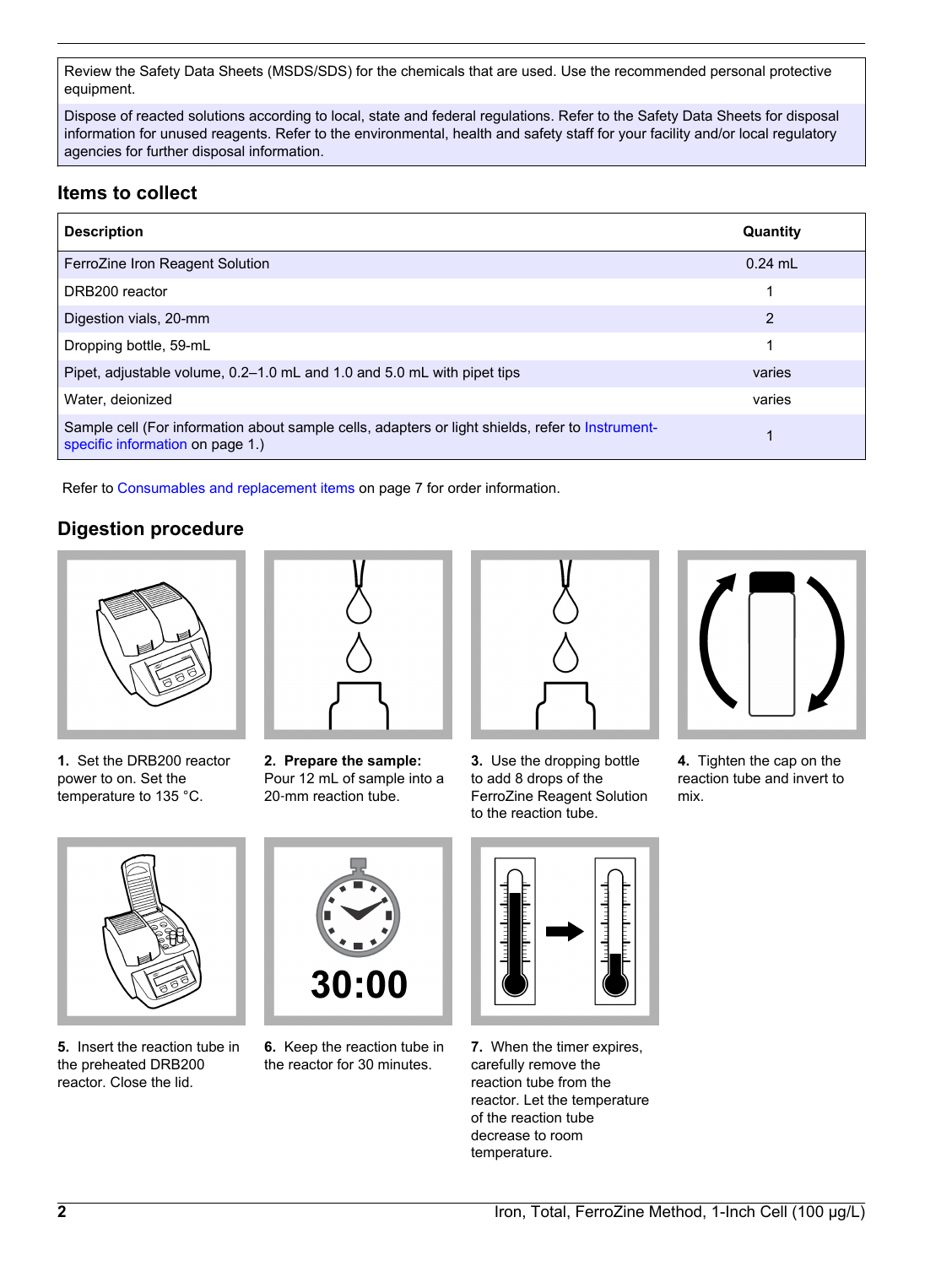## <span id="page-2-0"></span>**Measure the color of the reagent**

Each time the dropping bottle is filled, measure the color of the FerroZine Reagent Solution in the dropping bottle. Subtract the color of the FerroZine Reagent Solution from the result of the colorimetric procedure.



**1.** Start program **269 Iron, Total Rapid Liquid**. For information about sample cells, adapters or light shields, refer to [Instrument](#page-0-0)[specific information](#page-0-0) on page 1.



**2.** Add 10 mL of deionized water to the sample cell.





**3.** Clean the sample cell. **4.** Insert the sample cell into the cell holder.



**5.** Push **ZERO**. The display shows 0.0 µg/L Fe.



**6.** Use the dropping bottle to add 8 drops of the FerroZine Reagent Solution to the sample cell.





**7.** Swirl to mix. **8.** Clean the sample cell.



**9.** Insert the sample cell into the cell holder.



**10.** Push **READ**. Results show in µg/L Fe.





**11.** Record the result. **12.** Use the dropping bottle to add 8 more drops of the FerroZine Reagent Solution to the sample cell.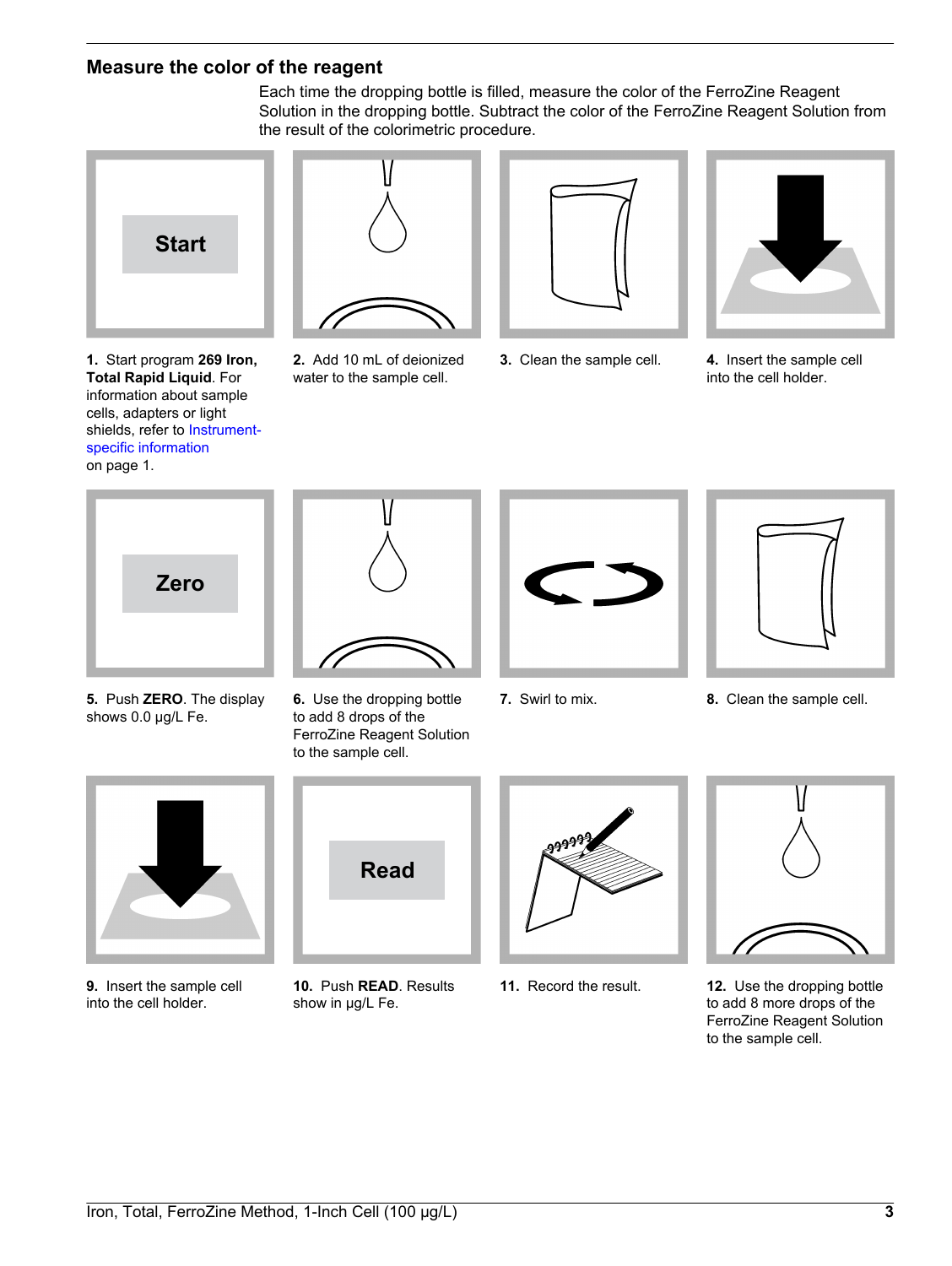







**17.** Record the result. **18.** Subtract the result from



step [11](#page-2-0) from the result of step 17. The result is the color of the FerroZine Reagent Solution.

**13.** Swirl to mix. **14.** Clean the sample cell. **15.** Insert the sample cell into the cell holder.



**19.** Discard the solution from the sample cell. Shake to remove excess solution from the sample cell.



**16.** Push **READ**. Results show in µg/L Fe.



**20.** Rinse the sample cell with deionized water.



**21.** Discard the solution from the sample cell. Shake to remove excess solution from the sample cell.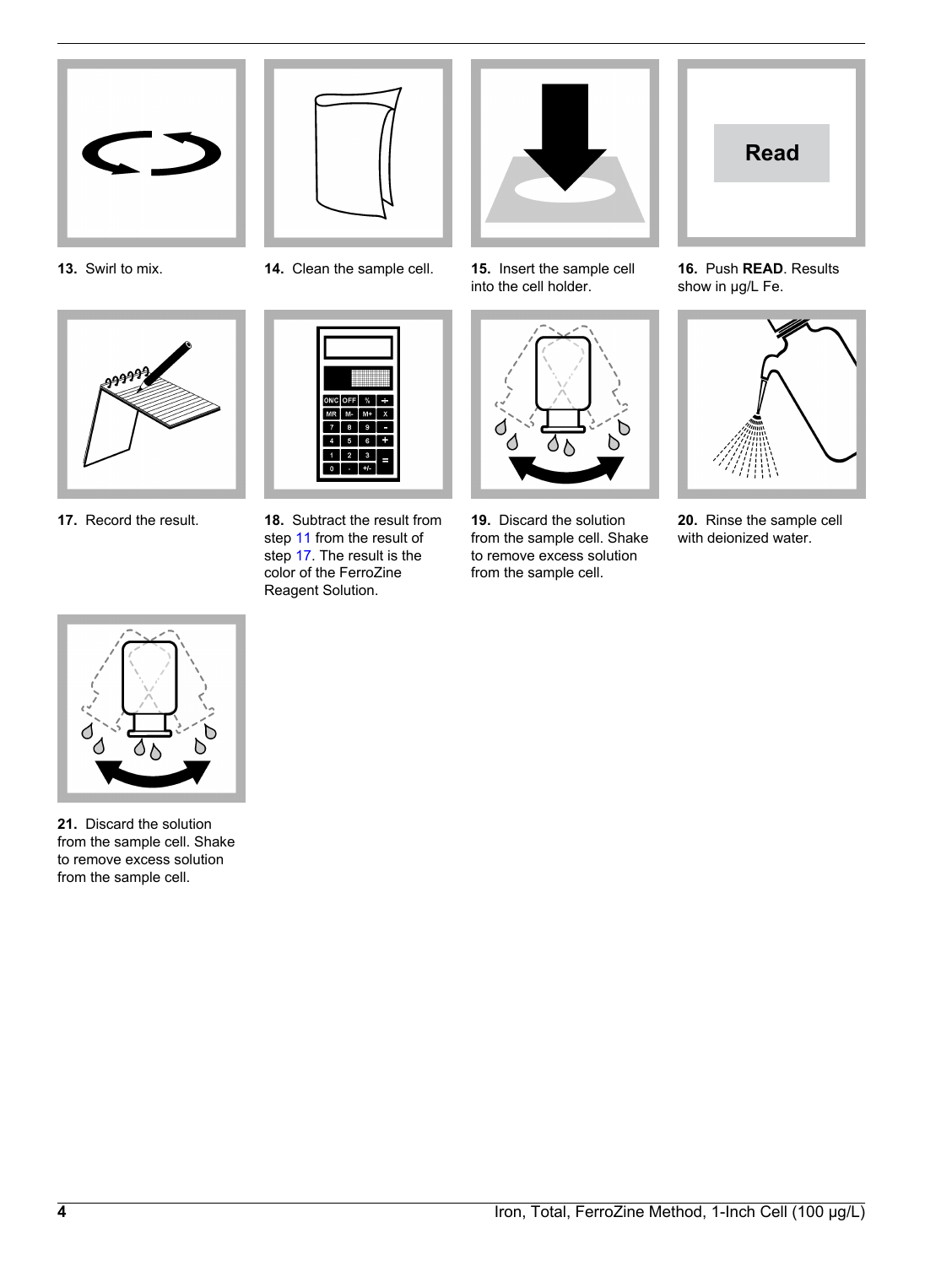# **Colorimetric procedure**



**1.** Start program **269 Iron, Total Rapid Liquid**. For information about sample cells, adapters or light shields, refer to [Instrument](#page-0-0)[specific information](#page-0-0) on page 1.



**2.** Add 10 mL of deionized water to the sample cell. The same sample cell must be used to measure the color of the reagent and the sample.



**3.** Clean the sample cell. **4.** Insert the sample cell



into the cell holder.



**5.** Push **ZERO**. The display shows 0.0 µg/L Fe.



**6.** Discard the solution from the sample cell. Shake to remove excess solution from the sample cell.



**7.** Rinse the sample cell with a small portion of the digested sample.



**8.** Pour 10 mL of the digested sample into the same sample cell.





**9.** Clean the sample cell. **10.** Insert the sample cell into the cell holder.



**11.** Push **READ**. Results show in µg/L Fe.



**12.** Subtract the color of the FerroZine Reagent Solution from the result to get the concentration of total iron in the sample. Refer to [Measure the color of the](#page-2-0) [reagent](#page-2-0) on page 3.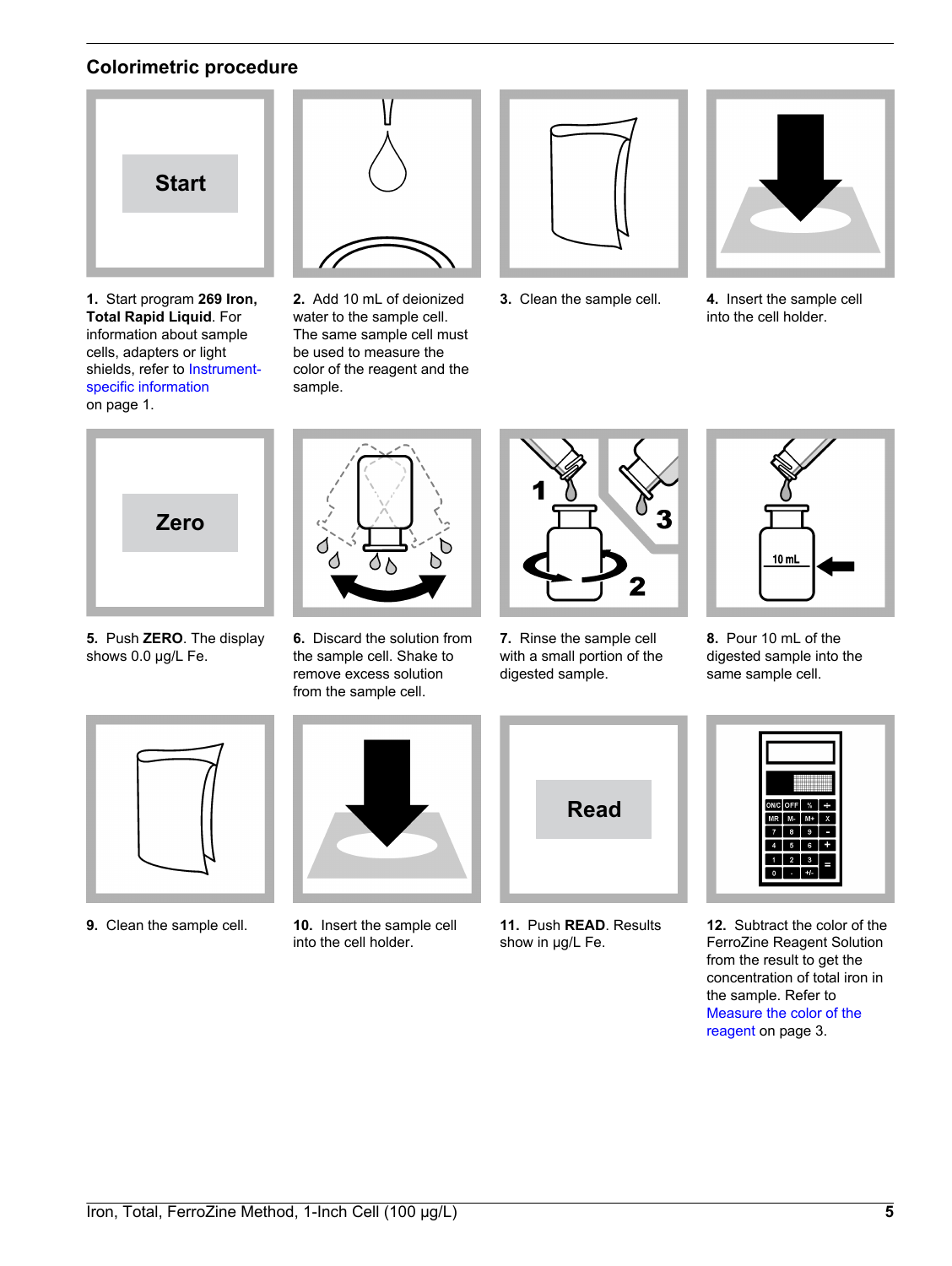## **Interferences**

| Interfering substance  | Interference level              |
|------------------------|---------------------------------|
| Strong chelants (EDTA) | Interfere at all levels.        |
| Cobalt                 | Can give slightly high results. |
| Copper                 | Can give slightly high results. |

# **Accuracy check**

#### **Standard additions method (blank spike)**

Use the standard additions method (for applicable instruments) to validate the test procedure, the reagents and the instrument. Items to collect:

- 1-mg/L Iron Standard Solution
- Pipet, adjustable volume, 0.2–1.0 mL
- Pipet tips
- **1.** Use the test procedure to measure the concentration of the blank, then keep the (unspiked) blank in the instrument.
- **2.** Go to the Standard Additions option in the instrument menu.
- **3.** Select the values for standard concentration, sample volume and spike volumes.
- **4.** Insert the blank into the cell holder. Push **Zero**.
- **5.** Prepare three spiked blanks: use a pipet to add 0.10 mL, 0.30 mL and 0.50 mL of the standard solution, respectively, to three 15-mL portions of fresh sample. Mix well.
- **6.** Use the test procedure to measure the concentration of each of the spiked blanks. Start with the smallest blank spike. Measure each of the spiked blanks in the instrument.
- **7.** Select **Graph** to compare the expected results to the actual results.

*Note: If the actual results are significantly different from the expected results, make sure that the sample volumes and blank spikes are measured accurately. The sample volumes and blank spikes that are used should agree with the selections in the standard additions menu. If the results are not within acceptable limits, the sample may contain an interference.*

#### **Standard solution method**

Use the standard solution method to validate the test procedure, the reagents and the instrument.

Items to collect:

- 1-mg/L Iron Standard Solution
- 6.0 N Hydrochloric Acid Standard Solution
- 500-mL volumetric flask, Class A
- 5-mL volumetric pipet, Class A and pipet filler safety bulb
- Deionized water
- **1.** Prepare a 10-µg/L Fe standard solution as follows:
	- **a.** Add about 300 mL of metal-free water to the flask.
	- **b.** Use a pipet to add 1 mL of 6.0 N Hydrochloric Acid Standard Solution to the 500 mL volumetric flask.
	- **c.** Use a pipet to add 5.00 mL of Iron Standard Solution to the 500-mL volumetric flask.
	- **d.** Dilute to the mark with metal-free water. Mix well. Prepare this solution daily.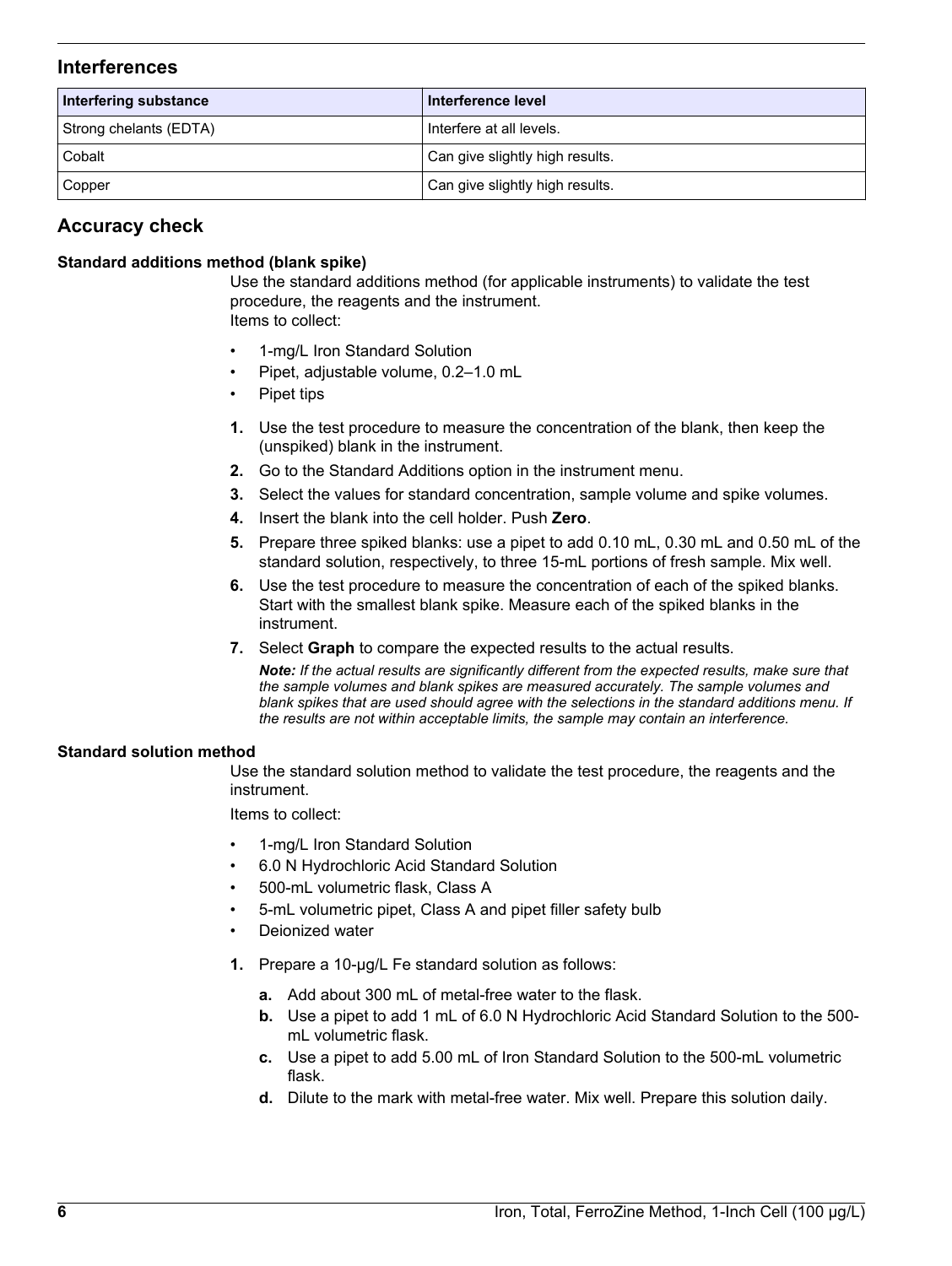- **2.** Use the test procedure to measure the concentration of the prepared standard solution.
- **3.** Compare the expected result to the actual result. The result should have a value of approximately 10-µg/L.

## <span id="page-6-0"></span>**Method performance**

The method performance data that follows was derived from laboratory tests that were measured on a spectrophotometer during ideal test conditions. Users can get different results under different test conditions.

| Program | <b>Standard</b> | Precision (95% confidence interval) | <b>Sensitivity</b><br>Concentration change per 0.010 Abs change |
|---------|-----------------|-------------------------------------|-----------------------------------------------------------------|
| 269     | 10 μg/L Fe      | 9.6–10.4 µg/L Fe                    | 8.7 µg/L Fe                                                     |

## **Summary of Method**

The FerroZine Iron Reagent forms a purple complex with trace amounts of iron in samples that are buffered to a pH of 3.5. Use this method to find trace levels of iron in high purity water. This method may be used to analyze samples that contain insoluble iron oxides, which includes magnetite and hematite. These oxides are dissolved during the digestion procedure. The measurement wavelength is 562 nm.

## **Consumables and replacement items**

#### **Required reagents**

| <b>Description</b>                           | <b>Quantity/Test</b> | Unit   | Item no. |
|----------------------------------------------|----------------------|--------|----------|
| FerroZine <sup>®</sup> Iron Reagent Solution | $0.24$ mL            | 500 mL | 230149   |
| Water, deionized                             | varies               |        | 27256    |

#### **Required apparatus**

| <b>Description</b>                                                             | <b>Quantity/test</b> | Unit  | Item no.  |
|--------------------------------------------------------------------------------|----------------------|-------|-----------|
| Dropping bottle, assembly                                                      | 59 mL                | 6/pkg | 2937606   |
| DRB200 Digital Reactor, 12 x 13 mm and 8 x 20 mm vial wells,<br><b>115 VAC</b> |                      | each  | DRB200-04 |
| DRB200 Digital Reactor, 12 x 13 mm and 8 x 20 mm vial wells,<br><b>230 VAC</b> |                      | each  | DRB200-08 |
| Digestion vials, 20-mm                                                         |                      | 5/pkg | LZP065    |

#### **Recommended standards**

| <b>Description</b>                | Unit   | Item no. |
|-----------------------------------|--------|----------|
| Iron Standard Solution, 1-mg/L Fe | 500 mL | 13949    |

#### **Optional reagents and apparatus**

| <b>Description</b>                                                                       | Unit   | Item no.      |
|------------------------------------------------------------------------------------------|--------|---------------|
| Flask, volumetric, Class A, 500 mL, glass                                                | each   | 1457449       |
| Hydrochloric Acid Solution, 6 N (1:1)                                                    | 500 mL | 88449         |
| Pipet, adjustable volume, 0.2-1.0 mL                                                     | each   | BBP078        |
| Pipet, adjustable volume, 1.0–5.0 mL                                                     | each   | <b>BBP065</b> |
| Pipets, adjustable volume, includes one 0.2–1.0 mL and one 1.0–5.0 mL pipet plus<br>tips | each   | I 7P320       |